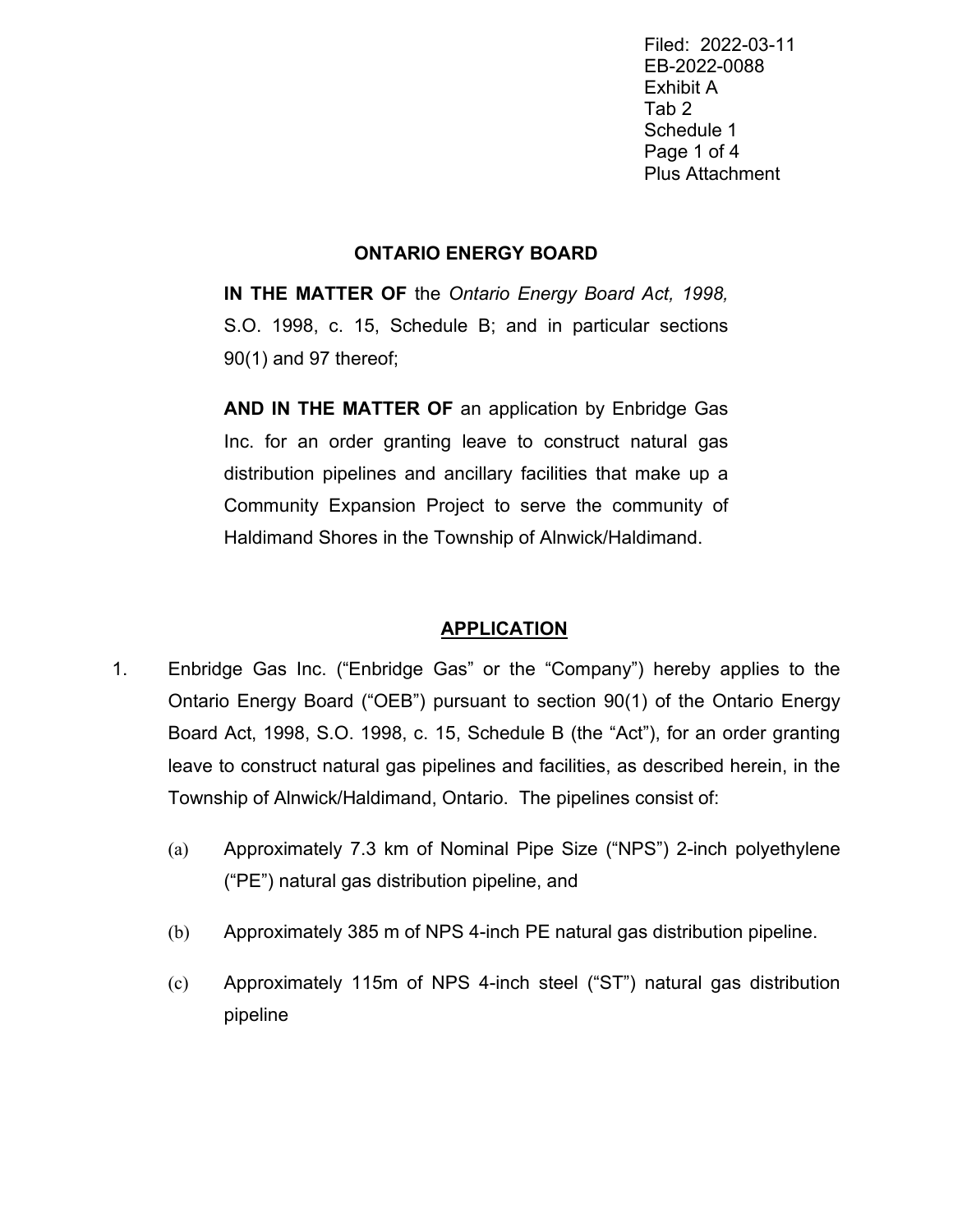Filed: 2022-03-11 EB-2022-0088 Exhibit A Tab 2 Schedule 1 Page 2 of 4 Plus Attachment

- 2. For ease of reference and to assist the OEB with preparation of the notice of application for the Project, a map of the proposed facilities is included as Attachment 1 to this Exhibit.
- 3. On June 9, 2021, the proposed Haldimand Shores Community Expansion Project ("Project") was approved to receive funding assistance as part of Phase 2 of the Government of Ontario's Natural Gas Expansion Program ("NGEP"), which provides financial support to help utilities expand natural gas distribution in communities that are not currently connected to the natural gas system. The Project will provide approximately 112 residential customers located in the community of Haldimand Shores with access to safe, reliable, and affordable natural gas distribution services.
- 4. Enbridge Gas has entered into a 20-year Municipal Franchise Agreement with the Township of Alnwick/Haldimand, effective June 5, 2008.<sup>[1](#page-1-0)</sup> Enbridge Gas also holds a Certificate of Public Convenience and Necessity for any project work within the Township of Alnwick/Haldimand.<sup>[2](#page-1-1)</sup>
- 5. With leave of the OEB, construction of the Project is planned to commence in September 2022 and be placed into service by December 2022. To meet construction timelines, Enbridge Gas respectfully requests the approval of this application as soon as possible and not later than August 19, 2022. The proposed construction schedule can be found at Exhibit C, Tab 1, Schedule 1, Table 1.
- 6. Enbridge Gas intends to charge a System Expansion Surcharge ("SES") to all new customers taking gas distribution service from the Project. In accordance

<span id="page-1-0"></span> $1$  EB-2008-0087

<span id="page-1-1"></span><sup>2</sup> EB-2008-0088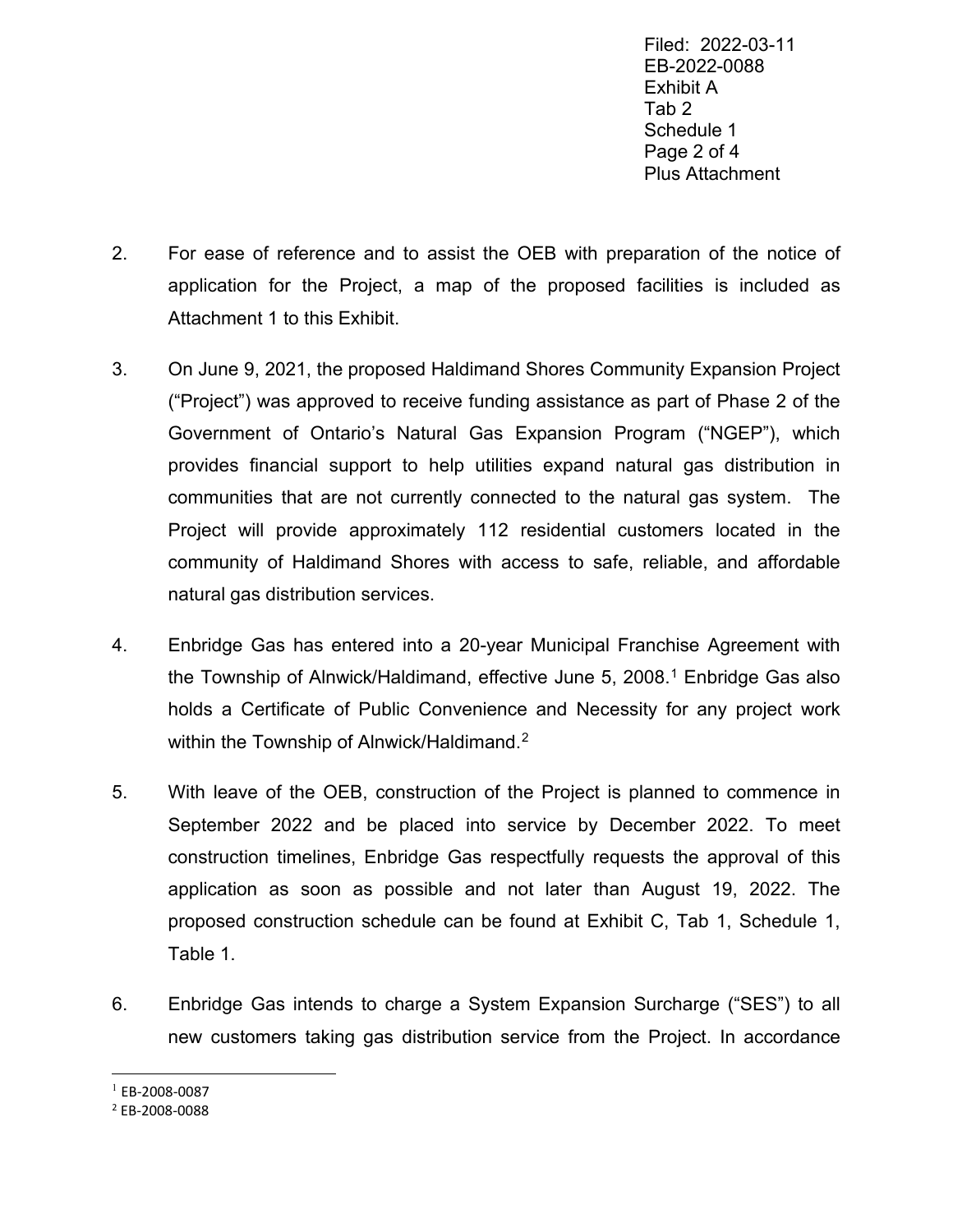Filed: 2022-03-11 EB-2022-0088 Exhibit A Tab 2 Schedule 1 Page 3 of 4 Plus Attachment

with the OEB's EB-2020-0094 Decision and Order, the SES will be a fixed volumetric rate of \$0.23 per cubic metre of gas to be charged in addition to Enbridge Gas's base distribution rates as approved by the OEB. The SES is proposed to be charged to all customers taking gas distribution service from the Project for a term of 40 years. Detailed information about the proposed SES and its applicability to the Project can be found in Exhibit D, Tab 1, Schedule 1.

- 7. If the OEB determines that it will conduct a hearing for this application, then Enbridge Gas requests that it proceed by way of written hearing in English.
- 8. Enbridge Gas requests that the OEB make the following orders:
	- (i) pursuant to section 90(1) of the Act, an Order granting leave to construct the Project; and
	- (ii) pursuant to section 97 of the Act, an Order approving the form of temporary land use agreements and easement agreements found at Exhibit F, Tab 1, Schedule 1, Attachments 1 and 2.
- 9. Enbridge Gas requests that copies of all documents filed with the OEB in connection with this proceeding be served on it and on its counsel, as follows:

| (a) The Applicant: | Dave Janisse<br><b>Technical Manager, Leave to Construct</b><br>Applications |
|--------------------|------------------------------------------------------------------------------|
| Address:           | P.O Box 2001<br>50 Keil Drive N<br>Chatham, ON<br><b>N7M 5M1</b>             |